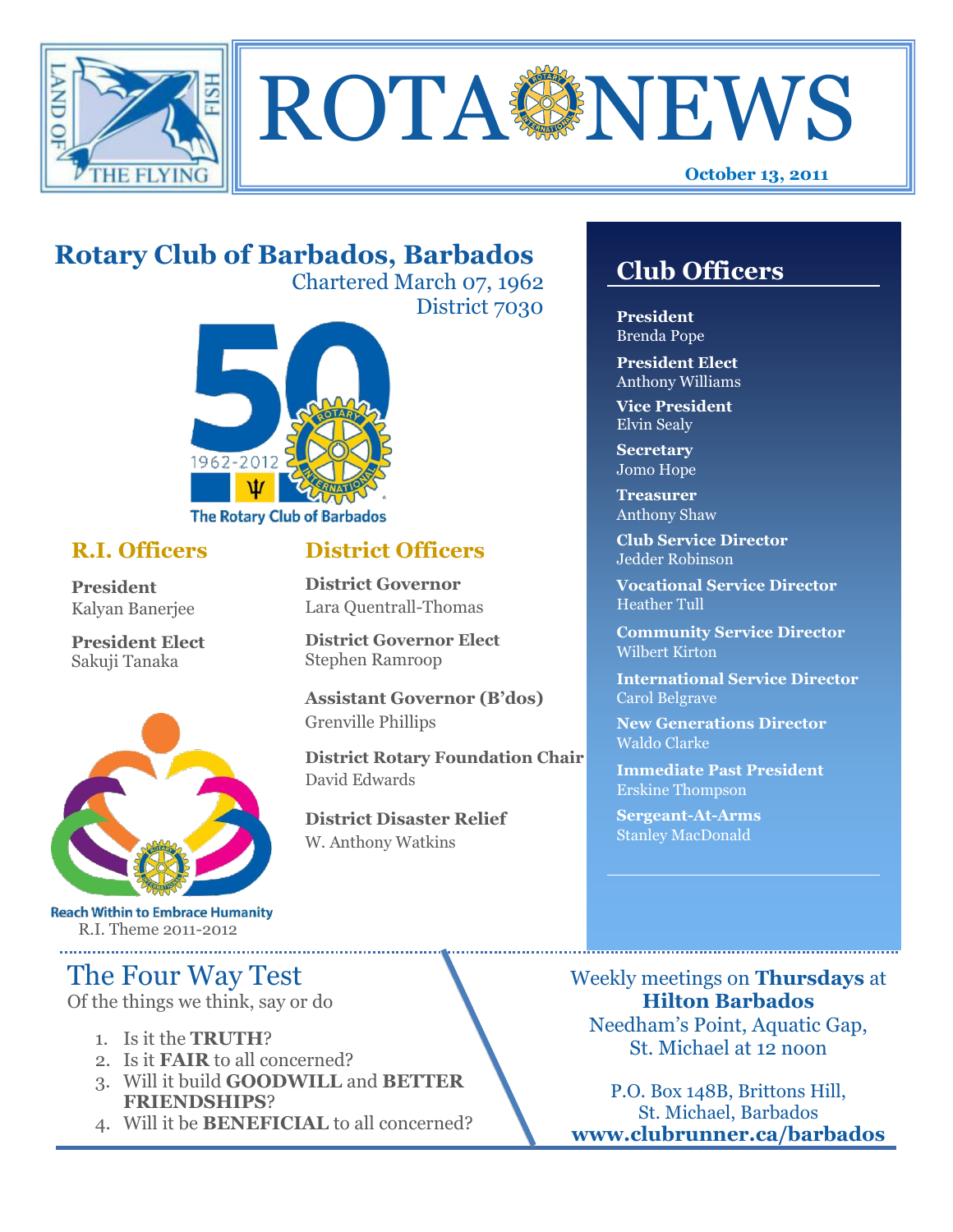## **Pride of Workmanship Awards 2011**

## **"Celebrating Coaching Excellence"**



*Pride of Workmanship awardee receiving award from PP Erskine Thompson (taken at POW Dinner 2010)*

Next week Thursday, October 20<sup>th</sup>, 2011 rotary meeting will be a dinner affair featuring the presentation of Pride of Workmanship Awards by Vocational Services Committee to four (4) Track and Field coaches from the National Sports Council (NSC). Your attendance will therefore be much appreciated to support our acknowledgement of the Awardees:

- $\triangleright$  Paulette Smith,
- > Jasper Blades
- ▶ Wendy Barrow-Smith
- ▶ Marcia Trotman

Rotarians will no doubt recall that the purpose of Pride of Workmanship is to highlight the dignity of all useful work, and is dedicated to persons who provide a service to the community but are largely unrecognized. It is interesting to note that one of the Awardees, Ms. Wendy Barrow Smith epitomizes the NSC's motto of *"Get moving, Get active, Go sports*, as she recently returned from participating in the World Huntsman Senior Games in Utah, representing the Barbados National Seniors Team.

For the Awardees, the evening will represent a special outing, so attendance by Rotarians and their Partners in Service would be more than welcome, to lend the Club's support to the Pride of Workmanship initiative in this Vocational services month.

We are aware that next week you will be busy with the National Youth Symphony Concert on Tuesday evening, so we are asking for an extra special effort by Rotarians to attend next Thursday's dinner meeting.

# **CONGRATULATIONS**

Special congratulations to **"Grandpa" PP Stanley** on the birth of his grandson.



## **REMINDER**

**The National Youth Orchestra (NYO) Concert** 

Rotarians are reminded that the **National Youth Orchestra (NYO) Concert is** scheduled to be held on **Tuesday, October 18, 2011** from 7:00pm at the Frank Collymore Hall.

All Rotarians should make a special effort to attend as the concert is part of our 50<sup>th</sup> Anniversary celebrations. Our members will be expected to **assist at the bar and at the door** on the evening. In addition, on the evening before (which is a special "by invitation only" dress rehearsal), some members will also be required to assist with serving refreshments to the orchestra members during the intermission.

# *"On the Lighter Side"*

## *Richard starts his own firm*

*Richard has just started his own firm and has leased a new office.*



*On his first day he sees a man coming into the outer office and, wishing to look like a hot-shot, picks up the phone and pretends he's in the middle of a huge business deal.*

*After a few minutes of animated conversation, Richard concludes his business, puts down the receiver and turns to the man.*

*"Can I help you?" says Richard.*

*"Yeah," replies the man, "I'm from BT, I'm here to connect your phone!!"*

## **Meeting Details**

At our Fellowship Meeting held on Thursday, October 6th, 2011.

### Sgt-at-Arms: **Vic Fernandes**

- Fines \$147.64
- Raffles \$34.00
- Attendance 46%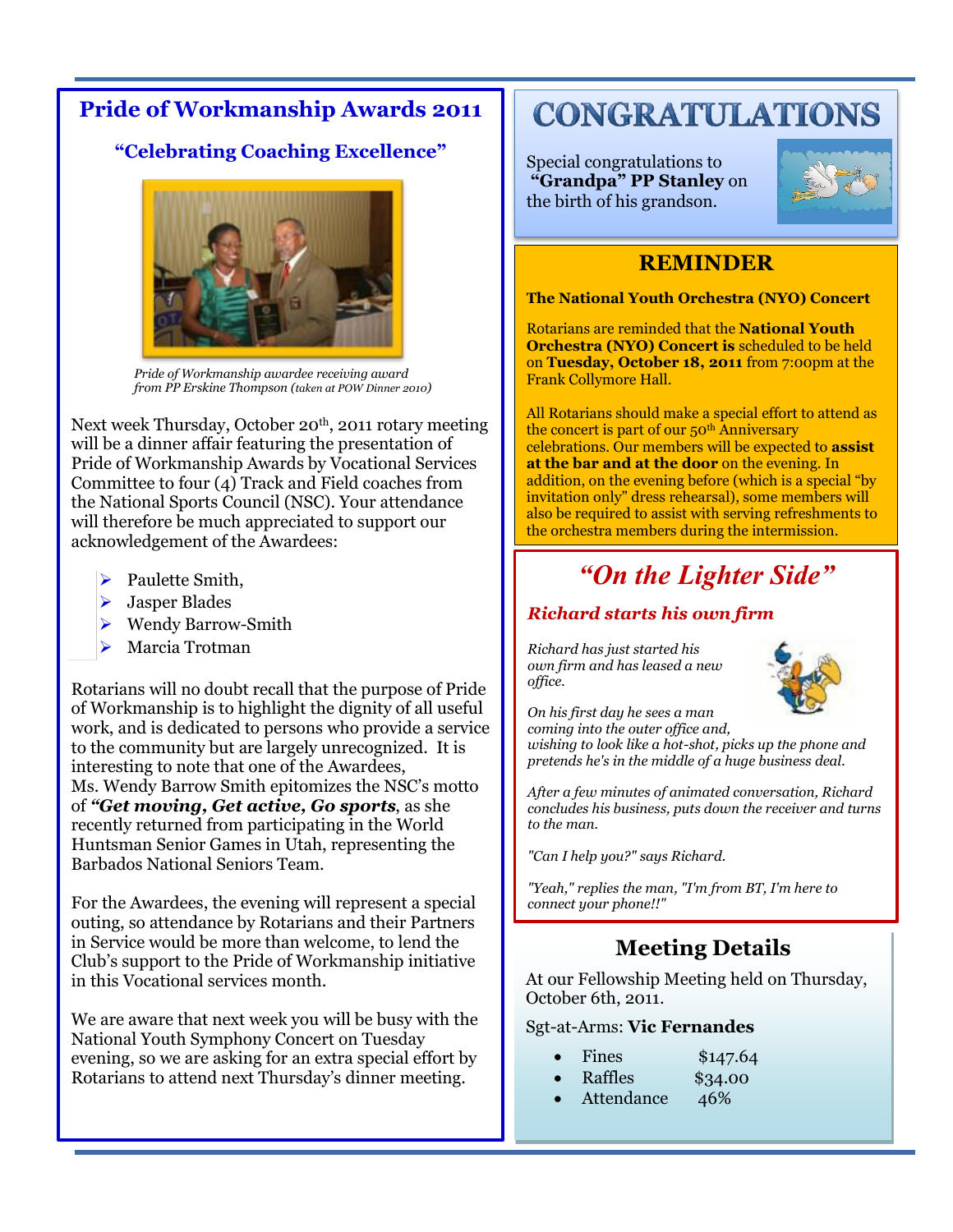## **Aide Memoire**

### **Ambassadorial Scholarships**



### **What are they?**

The Rotary Foundation's oldest and best-known program was founded in 1947. Since then, more than 40,000 men and women from about 100 nations have studied abroad under its auspices. Today it is one of the world's largest privately funded international scholarships programs. Nearly 700 scholarships were awarded for study in 2009- 10. Through grants totaling approximately US\$16.2 million, recipients from about 70 countries studied in more than 80 nations.

#### **What is the purpose?**

**The purpose of the Ambassadorial Scholarships program is to further international understanding and friendly relations among people of different countries and geographical areas. The program sponsors academic year scholarships for undergraduate and graduate students as well as for qualified professionals pursuing vocational studies. While abroad, scholars serve as goodwill ambassadors to the host country and give presentations about their homelands to Rotary clubs and other groups.** 

#### **How are they funded**

Generous contributions from Rotarians worldwide represent a continued faith that today's Ambassadorial Scholars will be tomorrow's community and world leaders.

**The recent Programmes**More than 400 university students from 40 countries have been selected to study abroad as [Rotary Foundation Ambassadorial Scholars](http://www.rotary.org/en/StudentsAndYouth/EducationalPrograms/AmbassadorialScholarships/Pages/ridefault.aspx) during the 2011-12 academic year.

In 2010-11 nearly 500 scholars from 50 countries studied in more than 60 countries, at a program cost of approximately US\$12.5 million.

#### **Program Objectives**

- Increasing awareness and respect for cultural differences
- Instilling in Scholars the Rotary Ideal of Service above self
- Encouraging scholars to dedicate their personal and professional lives to improving the quality of life for their home community
- Developing leaders who can address the humanitarian needs of the community
- Impacting all areas of the world through a balanced distribution of scholars
- Encouraging Rotarians worldwide to increase educational opportunities for scholars from low income countries.
- Fostering a lifelong association between Rotary and its scholars

### **How is it organised?**

The district scholarships subcommittee is responsible for

promoting scholarship availability, attracting strong candidates and selecting the most qualified scholars with support from the Rotary Foundation's Scholarship Department. The preferred study fields are those which have a



strong humanitarian impact such as:

- Peace and conflict prevention / resolution
- Disease prevention and treatment
- Water and sanitation
- Maternal and child health Basic education and literacy
- Economic and community development

#### **Orientation**

It is mandatory for scholars to attend an outbound orientation seminar organised by the district.

#### **Hosting**

Rotarian sponsor counselors prepare scholars for their time abroad and connect them to Rotary in the home country.

#### **Return Home.**

Upon returning home, scholars share with Rotarians and others the experiences that led to a greater understanding of their host country.

Sources[: www.rotary.org.](http://www.rotary.org/) Programme Guide for Rotarians